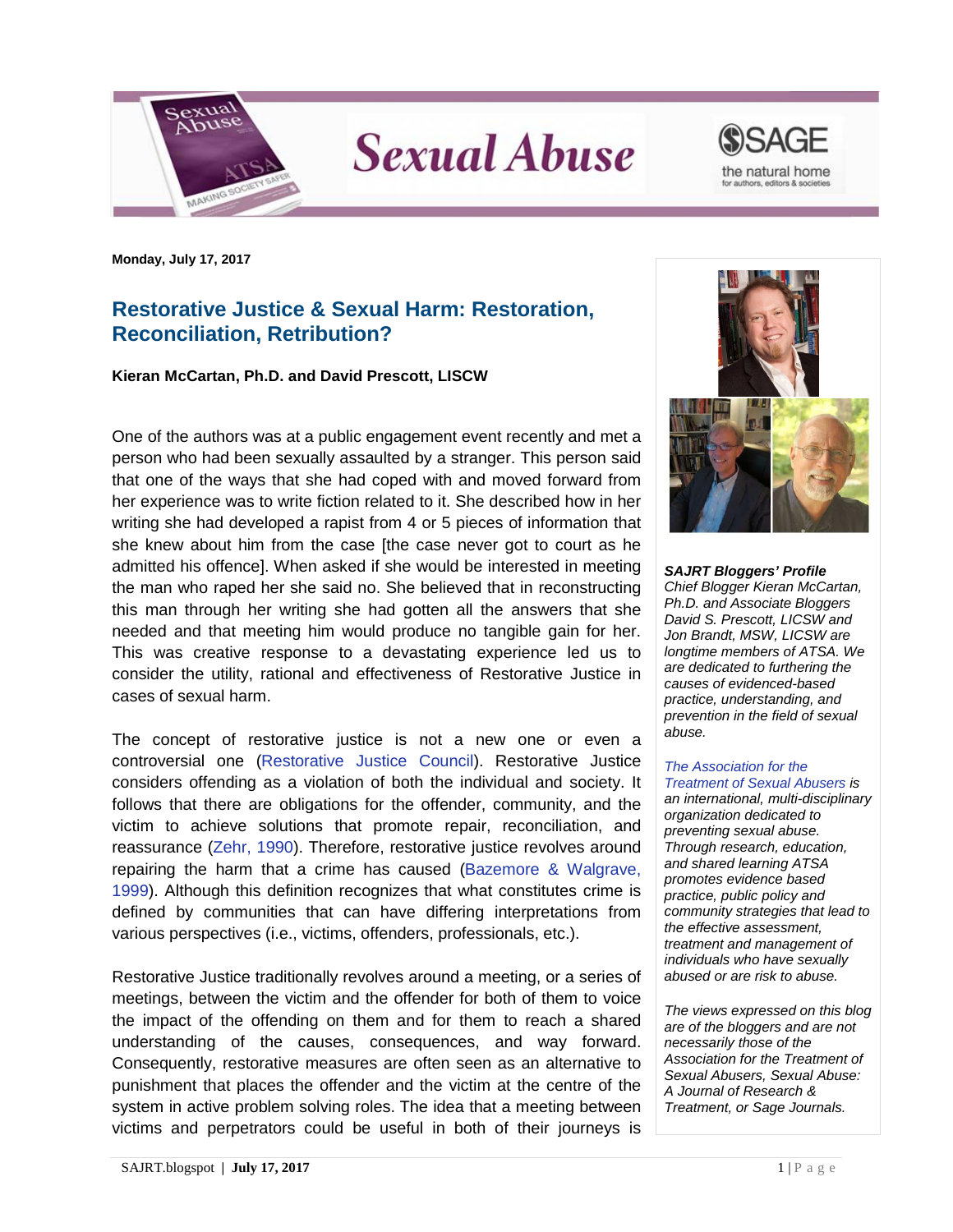widely accepted for many types of crimes; however, when it comes to sexual harm the restorative justice debate becomes challenging, complex and [in part] controversial.

Currently in the field of sexual harm the closest to a mainstream version of restorative justice that we have is a controlled version of ["reintegrative shaming"](https://en.wikipedia.org/wiki/Reintegrative_shaming) (as opposed to the introduction of toxic shame) (Braithwaite, 1989) through Circles of Support and Accountability (McKenzie & McCartan, 2012 in Maile & Griffiths [Public engagement and social science\)](http://policypress.co.uk/public-engagement-and-social-science). Historically, those who have perpetrated and been victimized by sexual harm have not had access to traditional one-on-one restorative justice, as there are concerns about its effectiveness, utility, its impact upon the victim and concerns that the perpetrator may justify or rationalize his or her actions [\(McAlinden, 2008\)](http://www.sexual-offender-treatment.org/1-2008_03.html). Some of the main concerns linked to restorative justice and sexual harm is the risk of re-victimization and re-traumatization and that the person who abused may become stimulated by reliving the sexual abuse through the meeting. Therefore, the unintended consequences of restorative justice often outweigh the perceived benefits. In recent years there has been a growing interest in the use of traditional restorative justice in cases of sexual harm from the [restorative justice](https://www.restorativejustice.org.uk/blog/restorative-justice-and-sexual-violence)  [council,](https://www.restorativejustice.org.uk/blog/restorative-justice-and-sexual-violence) [victims,](http://www.huffingtonpost.co.uk/lucy-jaffe-director-of-why-me/one-womans-voice-asking-w_b_15203218.html) [perpetrators](http://www.insidetime.org/restorative-justice-sex-offenders/) and [professionals;](http://www.russellwebster.com/doing-restorative-justice-in-cases-of-sexual-violence/) but the field is still divided with many still [opposing.](http://thehill.com/blogs/pundits-blog/crime/317111-say-no-to-restorative-justice-for-sex-offenders) Restorative Justice has a potentially important role to play in the area of sexual harm, because;

- Most of those who abuse and are abused know each other and therefore may have to remain in full or partial contact with each other throughout their lives;
- Generally, people who experience sexual harm want to know why they were victimised as opposed to another person;
- The process can aid perpetrators in their understanding of their offending behaviour, assist in treatment/rehabilitation, desistence and potentially preventing future offending; &
- The process can aid victims in their understanding of their victimisation and how to move on.

In the case of sexual harm, it is central to recognise that restorative justice can be daunting and controversial for those who have been victimized as well as their supporters when we think about the impact that sexual harm has. However, given the widespread nature, multitude of definitions and interpersonal relationships intertwined with sexual harm restorative justice needs to be a personal, one-on-one decision.

In the end, we come back to central questions: Do we want this person to desist from causing harm in the future? Do we want to provide meaningful assistance to those who have been harmed and those around them? Do we want to increase public safety? Assuming that the answer to these questions is yes, it follows that we should ask what we can do, especially since studies have shown repeatedly that our punishment-only responses to sexual violence do not work.

Braithwaite, J. (1989). *Crime, Shame and Reintegration.* Cambridge. Cambridge University Press.

Braithwaite, J. (1999). 'Restorative justice: assessing optimistic and pessimistic Accounts. In: M.Tonry. (Ed). *Crime and Justice, A Review of Research.* Vol 25. Pp 1- 127.

*\_\_\_\_\_*

*For further reading on restorative justice please see;*